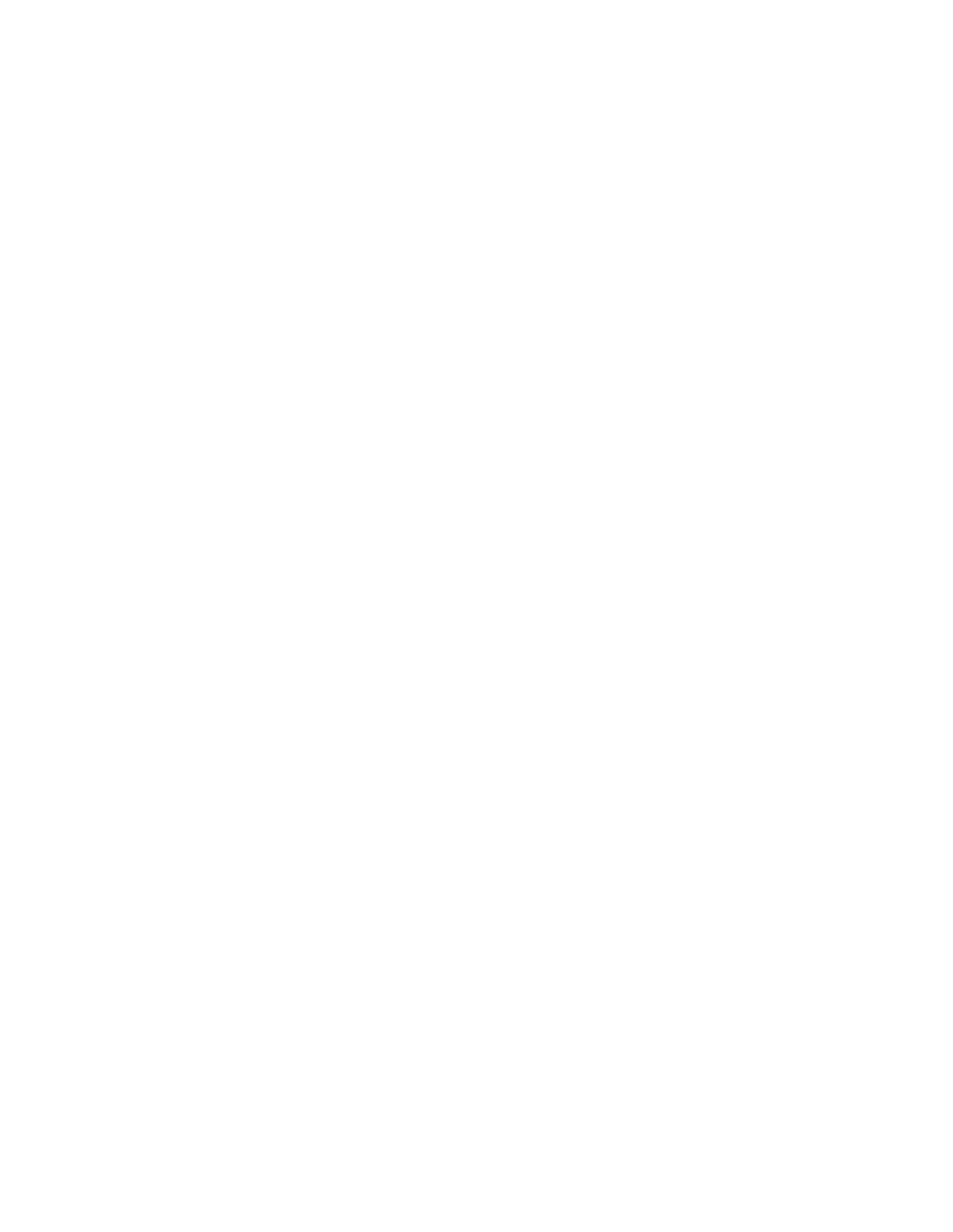# **Executive summary**

# **The global outlook**

#### *Slower global economic growth in 2007*

After a solid and broad-based growth for three consecutive years, the world economy is expected to decelerate in 2007, with the growth of world gross product (WGP) moderating to a pace of 3.2 per cent, down from the estimated 3.8 per cent for 2006. The economy of the United States of America will be the major drag for this global slowdown, as its growth is forecast to soften on the back of a weakening housing market to a rate of 2.2 per cent in 2007. No other developed economy is expected to emerge as an alternative engine for the world economy, as growth in Europe is forecast to slow to around 2 per cent and in Japan to below 2 per cent in 2007. There are, furthermore, substantial downside risks associated with the possibility of a much stronger slowdown of the United States economy.

#### *Continued robust growth in developing countries*

The developing countries and the economies in transition have continued their exceptionally strong economic performance during 2006, reaching average growth rates of 6.5 and 7.2 per cent, respectively. Growth is expected to remain robust in 2007, albeit with a mild moderation: 5.9 per cent for developing countries and 6.5 per cent for economies in transition. Among developing countries, sustained high growth in China and India has engendered more endogenous growth through increasing South-South trade and financial linkages. This is reflected in, among other things, continued strong demand for and higher prices of energy and primary commodities. Buoyant commodity prices benefit many developing countries and also the economies in transition, especially the Commonwealth of Independent States (CIS). The performance of the least developed countries also remains remarkably strong, averaging nearly 7 per cent in 2006. Growth in the poorest countries is expected to remain equally strong in 2007.

Notwithstanding the improvement in both their domestic economic conditions and stronger interregional linkages, most developing countries remain vulnerable to any slowdown in the major developed economies and to the volatility of international commodity and financial markets.

#### *Insufficient employment growth*

The strong growth performance of the world economy has also helped improve labourmarket conditions in a large number of countries. In most developed economies, unemployment rates have declined in 2006. Nonetheless, and despite higher output growth, in important parts of the developing world, employment growth has not been strong enough to substantially reduce unemployment rates. Various factors may have impeded sufficient

In the United Nations estimates, the growth of world gross product (WGP) is calculated using country weights for gross domestic product (GDP) in dollars at market prices. When using purchasing power parity(PPP)-based weights, WGP growth would be 5.1 per cent for 2006 and 4.5 per cent for the forecast for 2007.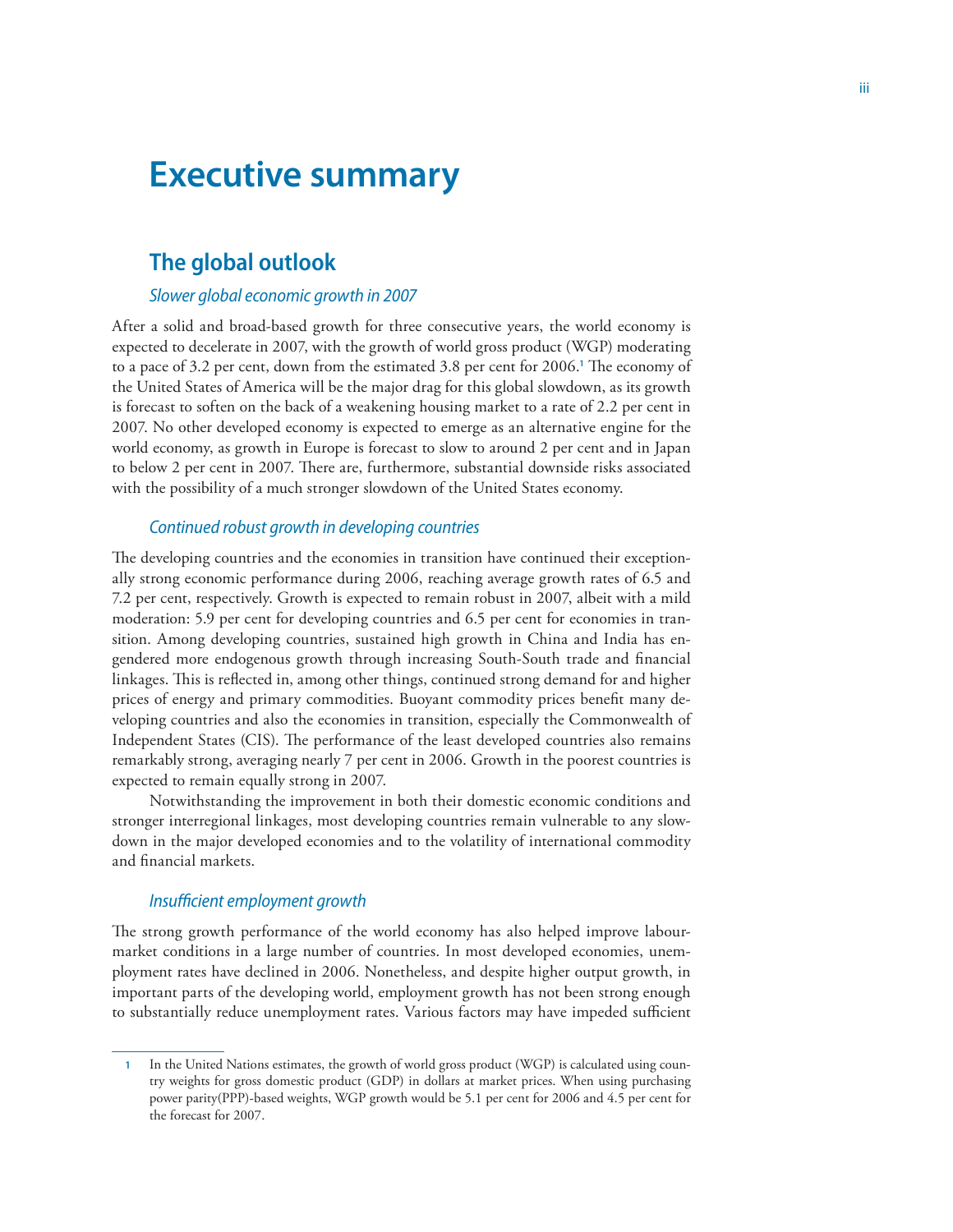

#### **World economic growth expected to slow down, 997-2007** (*annual percentage change*)

**Growth in developing countries and economies in transition stronger than in developed countries** (*annual percentage change*)





#### **Moderation is anticipated in most developing-country regions** (*annual percentage change*)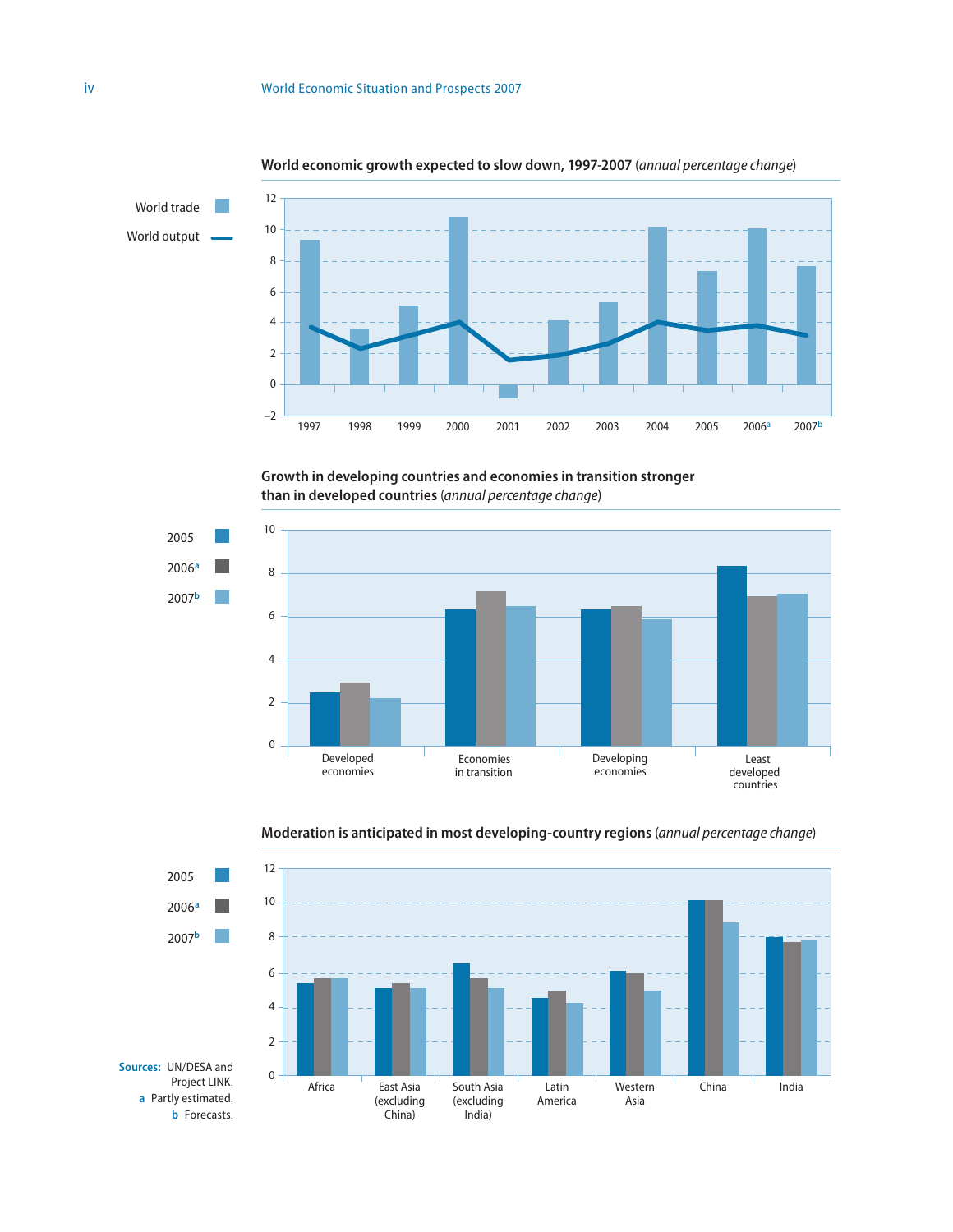job growth and/or reductions in unemployment, including the capital-intensive nature of commodity-producing sectors, which has generated most of the growth stimulus in Africa; strong increases in labour participation in both Africa and Latin America; and, in China, labour shedding resulting from the restructuring of State-owned enterprises, strong productivity growth and labour shifts out of agriculture. The situation is similar in the economies in transition, where unemployment rates generally remain high, despite solid economic growth for several consecutive years.

#### *Benign inflation outlook*

Headline inflation rates have risen in many economies in 2006, but most of the increase is attributable to first-round effects of higher oil prices. So far, there has been only limited pass-through of higher energy prices into core inflation. Inflationary pressures are expected to moderate in 2007 in view of the retreat of oil prices in the latter part of 2006, the expected slowdown in global economic growth and the tighter monetary policy stance in many economies. Exceptions include a few countries in Africa, which have experienced a sharp increase in inflation owing to food shortages, currency depreciation and/or stronger pass-through of higher oil prices to producers and consumers.

# **Uncertainties and downside risks**

#### *The risk of a further decline in house prices in the United States*

The possibility of a more severe downturn in housing markets represents a significant downside risk to the economic outlook. A number of economies have witnessed substantial appreciation of house prices over the past decade, and the associated wealth effects have contributed to solid economic growth rates. A reversal of the process may thus lead to significant negative fallout for world economic growth. Various indicators measuring the performance of the housing market in the United States show a significant recession in activity in 2006 —a reduction of close to 20 per cent in recent months. While the baseline forecast assumes a mild adjustment in the housing market, and hence a moderate slowdown in the economy, an alternative, more pessimistic scenario shows that a more severe decline in house prices in the United States would not only undercut its own growth to a pace below 1 per cent in 2007 but also substantially reduce economic growth in the rest of the world by more than one percentage point. In addition, a collapse of house prices in major economies would provoke a crisis in the mortgage markets and set in motion a deflationary adjustment in the global imbalances, enhancing the risk of a major upheaval in financial markets.

#### *Challenges posed by persistently higher oil prices*

Although oil prices have recently fallen significantly after reaching a historical high during 2006, they are forecast to remain high, but volatile, in 2007. The short-term prospect for oil prices is highly uncertain, however, owing to geopolitical tensions, new production capacities coming on stream and speculative demand. So far, higher oil prices have not had the same dampening effect on the world economy as they had in the previous episodes of comparable price movements. Among developing countries, oil exporters have benefited from the oil price increase. Buoyant non-oil commodity prices have offset rising import costs due to higher oil prices. A number of low-income, net oil-importing countries, however, did not see an improvement in their terms of trade and have been increasingly hurt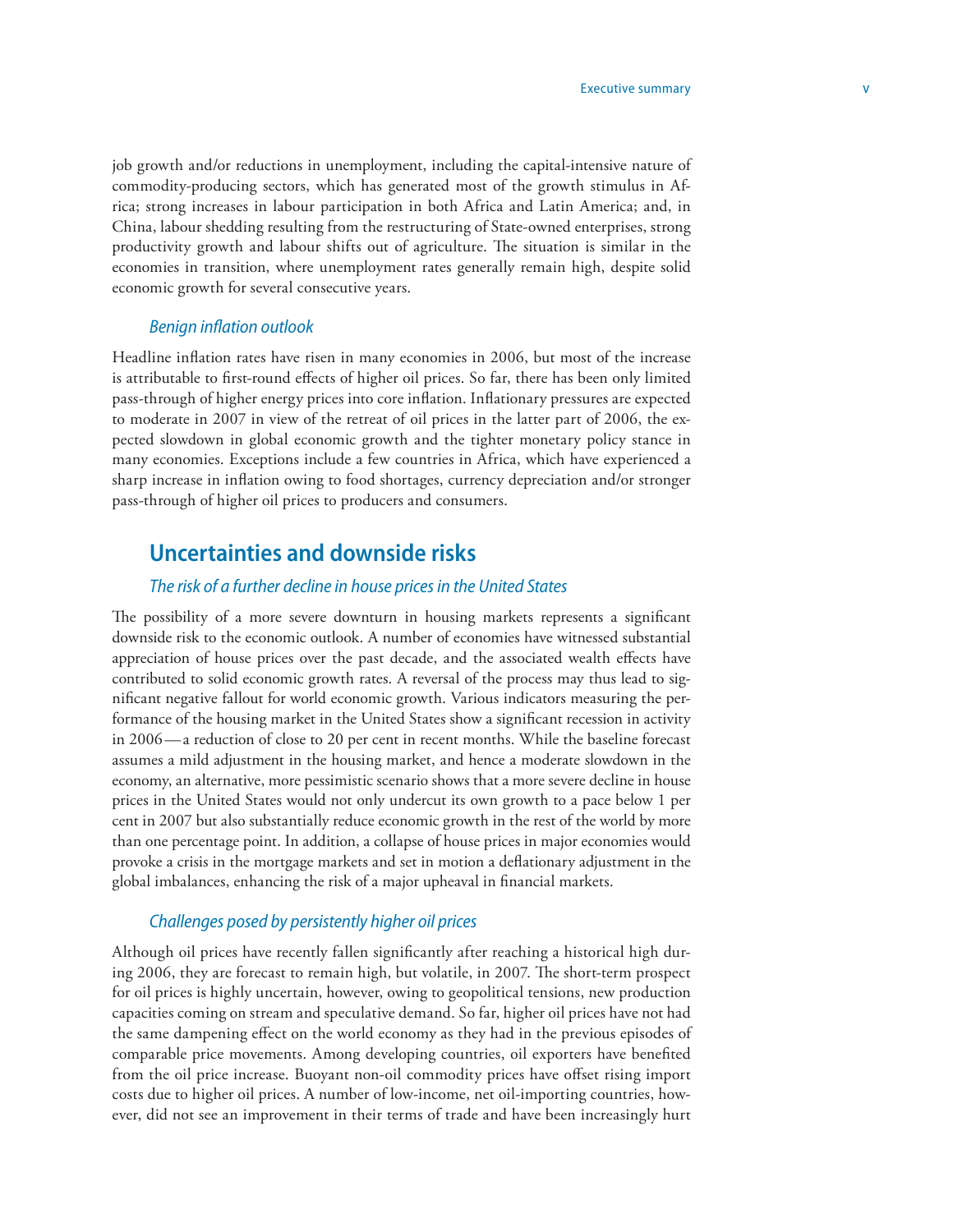

**Current-account imbalances have widened further in 2006** 

by the impact of higher energy prices. These economies have had to reduce non-oil imports and have incurred higher fiscal burdens owing to attempts to protect consumers from higher oil prices through subsidies. Economic growth costs in these countries have already been substantial and are likely to increase as oil prices remain high and oil dependency is not reduced.

#### *Risk of a disorderly adjustment of the global imbalances remains*

Current-account imbalances across regions and countries have widened further in 2006, featuring the United States running a current-account deficit of close to \$900 billion, matched by surpluses generated by Japan and Germany, and — most importantly — by developing regions and economies in transition, including the major oil exporters. As a result of its continued and widening current-account deficit, the indebtedness of the United States has deepened to a level which more seriously calls into question the sustainability of the current constellation of global imbalances. In 2007, the baseline scenario predicts a moderate reduction in these global imbalances as the slowdown in United States economic growth and the moderation in oil prices will generate a reduction in the import bill of the world's largest economy, while the expected depreciation of the dollar will stimulate exports and curb import demand. Nonetheless, the risk of a disorderly adjustment remains. Slow progress, if any, in the unwinding of the global imbalances will enhance the risk of a strong speculative wave towards dollar depreciation. Such exchange-rate depreciation could help reduce the external deficit of the United States, but given the dependence of global economic growth on demand stimuli from the world's largest economy, falling import demand in the United States would have further global deflationary repercussions. This, in turn, could quite easily unravel the momentum of economic growth in developing countries and jeopardize any further progress in poverty reduction. A hard landing of the dollar would further raise uncertainty among international investors and could upset financial markets.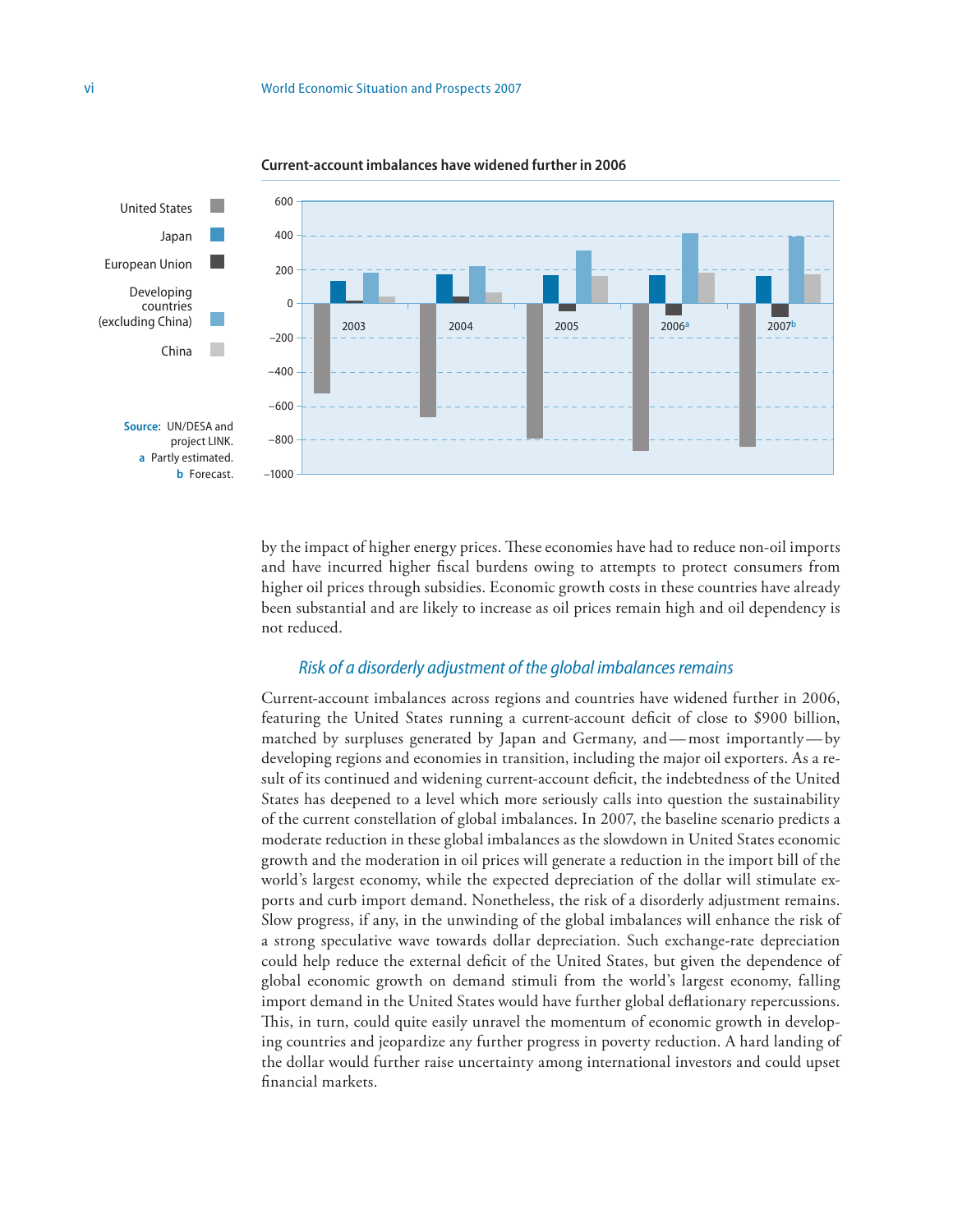# **Macroeconomic policy coordination**

#### *Why international macroeconomic policy coordination is needed*

Existing national macroeconomic policy stances are not designed around the need for achieving an adjustment in the global imbalances. The current tendency towards more restrictive monetary and fiscal policies will have a dampening effect on demand in some of the surplus countries, such as Japan and Germany, making it more difficult for the United States to lower its external deficit through export growth. At the same time, the more expansionary fiscal policies conducted in some of the East Asian surplus countries seem insufficient either to compensate for such deflationary effects or to yield the necessary significant export growth for the United States economy, particularly in the absence of major exchange-rate adjustments.

A coordinated strategy, in contrast, could help avoid the negative growth effects and create confidence in the stability of financial and foreign-exchange markets. Cooperation would make use of the spillover effects of the policies of one country as an offsetting factor for the negative demand effects of the adjustment in another. Growth stimulus in Europe, Asia and the major oil-exporting countries, for instance, could then offset the initially contractionary effect of adjustment policies conducted by the United States.

Various proposals have been put forward as a framework for such policy coordination, including the idea of a new Plaza Agreement on specific policy measures aimed at reducing the imbalances. Despite the shortcomings of such an ad hoc initiative, it may well constitute the desirable second-best outcome in the absence of any more fundamental changes to the global monetary and financial system.

#### *Obstacles to international policy coordination*

International policy coordination faces a series of obstacles. These include, among other things, the fact that major stakeholders have different perceptions regarding the risks posed by the current situation. There are also disagreements on the current position of individual economies. In the case of the United States, for example, there are divergent views on how robust economic conditions will remain and whether current imbalances can continue to be financed without major disruptions in international financial markets. Similar uncertainty exists regarding the strength of China's economic growth in the near future and the capacity of Japan and Europe to increase their potential growth rates in the short-tomedium run. These obstacles are likely to be compounded by a problem of commitment to any negotiated international policy solution, as national policy makers may prefer that other countries bear the brunt of the adjustment or may feel constrained to follow through on their commitments because of domestic resistance. Furthermore, an effective solution of the existing imbalances requires sustained action over time, and Governments may find it difficult to credibly commit themselves for a prolonged period.

#### *What can be done?*

There are various forums in which such obstacles to international policy coordination could be overcome. An international consultation mechanism that includes an outside mediator such as the International Monetary Fund (IMF) could help generate consensus on the nature and extent of the current problems. Given the structure of the imbalances,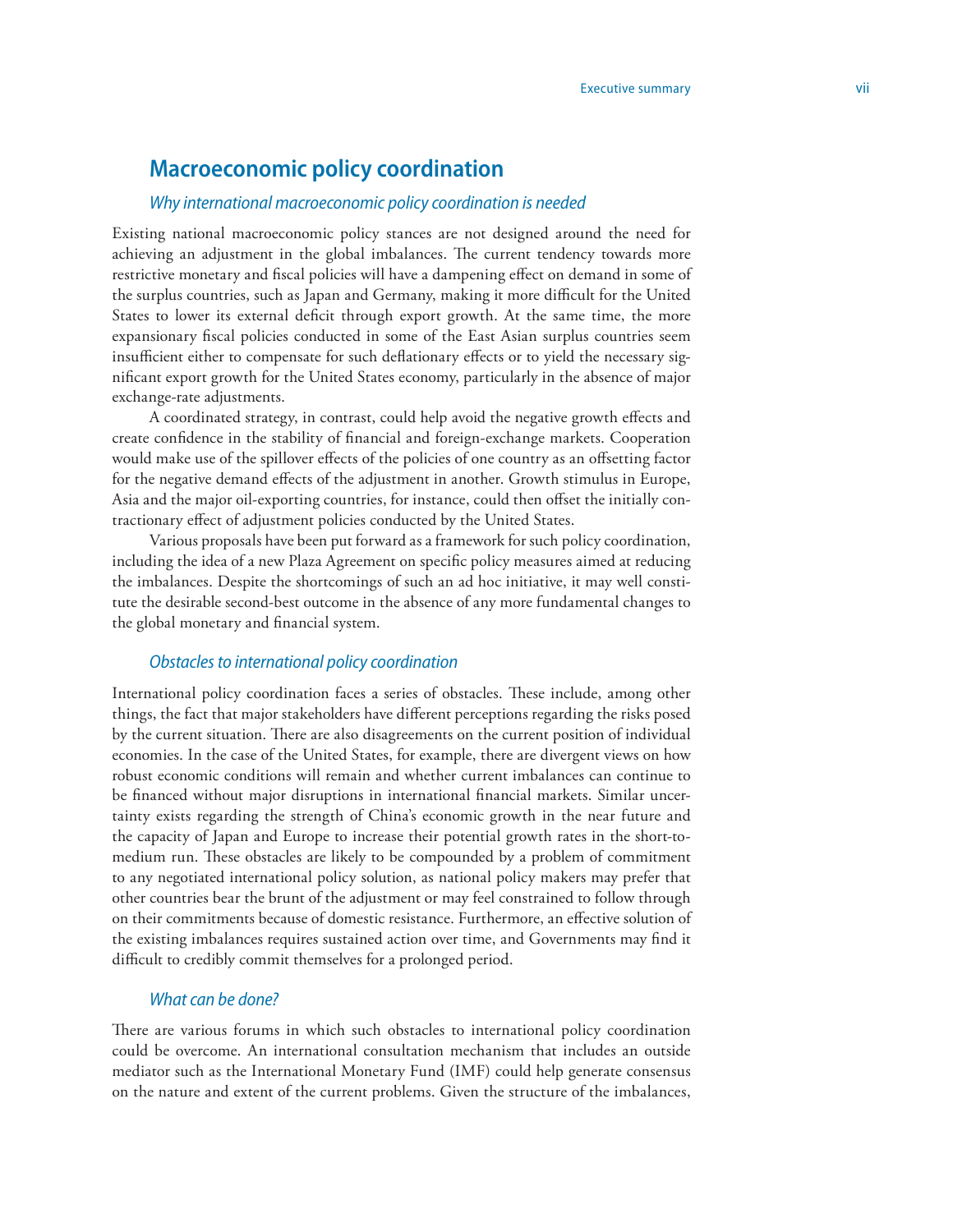such consultations should involve all major players and would thus have to include a fair representation of developing countries. Existing ad hoc platforms, such as the Group of Eight (G8) and other forums, are unsuitable in this regard. The broader-based multilateral surveillance mechanisms launched this year by the IMF are, in this sense, an important step forward. At the national level, countries should issue multi-year commitments for policy adjustment in an internationally coordinated framework. The announcement of internationally agreed but nationally specific targets, for example, would increase the credibility of national policies as Governments would run the risk of incurring reputation costs in the case of policy failure. Finally, only more far-reaching reforms of the global monetary and financial system will help to prevent a re-emergence of the imbalances seen today. A new, supranational currency should be considered a key element of a more structural solution, but this can only be a long-term option. The more immediate solution should be oriented towards developing a multi-currency reserve system. Structural solutions of this kind, aimed at promoting world economic stability, should be as compelling as the pursuit of a multilateral trading system.

### **International trade**

#### *Rapidly expanding trade flows*

World merchandise trade has expanded at a rapid pace during 2006. The expansion is featured by a continued sizeable increase in the value of trade flows of both oil and non-oil commodities, mainly due to the higher prices of these commodities, and also by a notable increase in the volume of trade flows of capital goods driven by the recovery in global investment. Growth of the volume of world exports is estimated to be above 10 per cent in 2006, up from 7.3 per cent in 2005. The value of world exports has increased by about 16 per cent. Growth of world exports is more than twice that of world output, indicating a further deepening of global economic integration. In the outlook, however, the growth of world trade is expected to moderate to a pace of 7.7 per cent.

#### *More volatile primary commodity prices*

Despite a significant drop from their peak in August, average oil prices were up by 20 per cent for the year compared with the average for 2005. Prices of base metals and minerals have increased even more markedly. Only the prices of a number of beverage and food commodities have experienced some moderation. However, the prices of commodities became more volatile during 2006, and most of them experienced a significant drop in mid-2006. In the outlook for 2007, the prices of most commodities are expected to moderate.

#### *Uncertain future of multilateral trade negotiations*

Multilateral trade talks in the Doha Round were suspended in July 2006 owing to differences between major trading partners, especially in the area of agriculture and non-agricultural market access (NAMA), as well as to a more general sense that the economic and commercial benefits of any agreement would not outweigh the political costs of making additional concessions on issues often highly sensitive on the domestic political front. This represents a setback with respect to achieving the Millennium Development Goal of committing to an open and rule-based trading system. Furthermore, the proliferation of large numbers of bilateral and regional trade agreements has put the integrity of the multilateral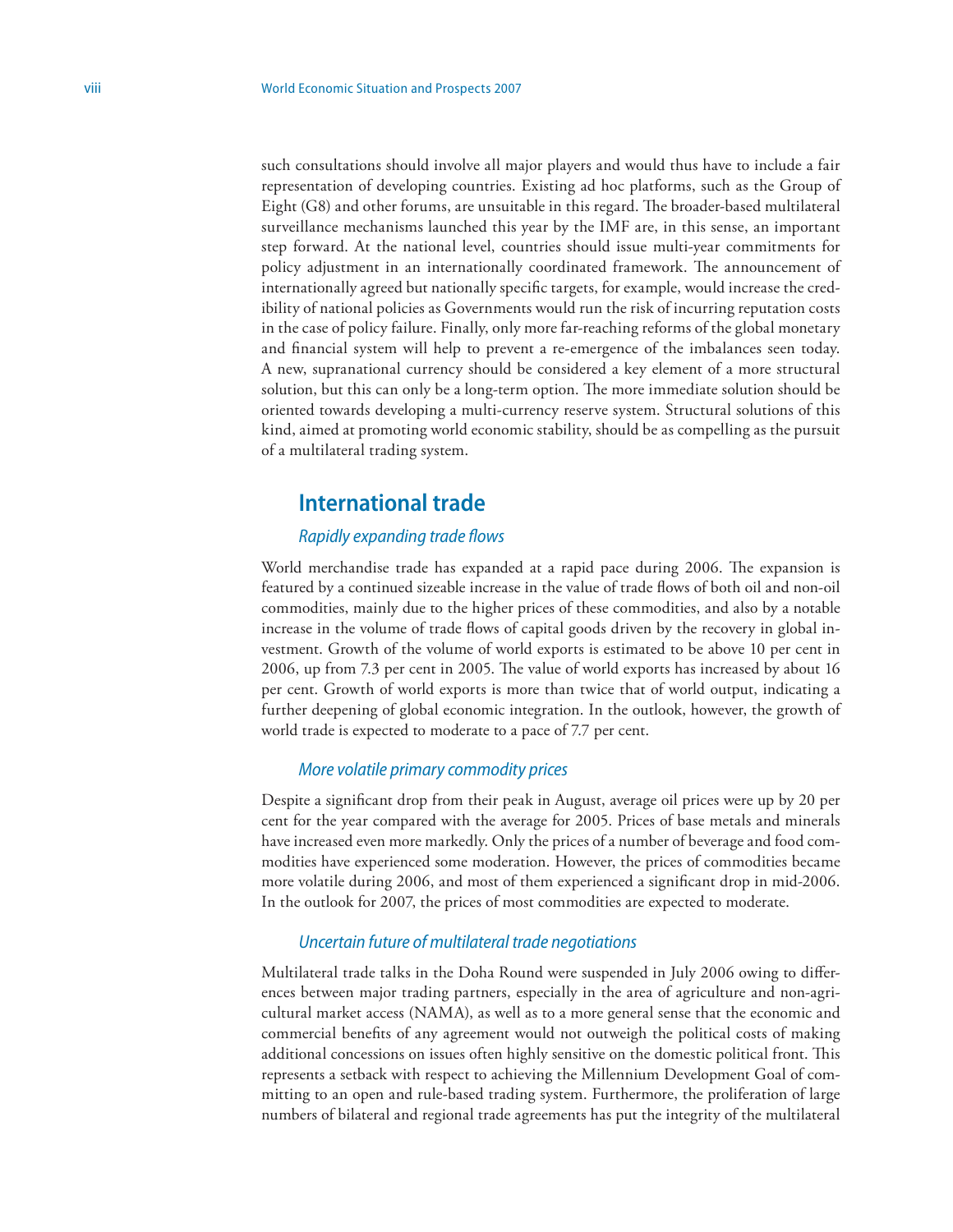

**Increasing negative net financial transfers to developing countries and economies in transition, 996-2006** (*billions of dollars*)

> **Sources:** UN/DESA, based on IMF World Economic Outlook database, September 2006, and IMF Balance of Payments **Statistics**

**Note:** Net financial transfers are defined as net capital inflows less net interest and other investment income payments to abroad.

trading system at risk. While there is currently no agreement on the next steps in the negotiating process, efforts have intensified in order to reach consensus on the resumption of the Doha Round.

#### *The Aid for Trade Initiative*

Lower tariffs and improved market access have been a strong focus of international trade negotiations. In practice, however, many developing countries, especially the least developed among them, have been unable to fully reap the benefits of improved trading conditions. For developing countries to strengthen their export performance, they need financial resources to remove supply-side constraints through investments in trade infrastructure, technology and institutions. The United Nations World Summit of September 2005 recognized this, and world leaders pledged to support and promote increased aid for building the productive and trade capacities of developing countries. Subsequently, the Aid for Trade Initiative was endorsed by the Sixth Ministerial Conference of the World Trade Organization (WTO). Further guidelines for the implementation of the Initiative have been prepared, but consultations regarding the resource requirements are still ongoing. WTO members generally consider that the work on the Initiative should continue, despite the current suspension of the Doha Round negotiations.

# **Finance for development**

#### *Lower, but still high, private capital flows to developing countries and transition economies*

The level of net private capital flows to developing countries and transition economies in 2006 has been high in historical terms, though lower than levels recorded during the previous year. The financial-market turbulence in the second quarter of the year, the slowdown in net borrowing from commercial banks and bond creditors because of pre-financing of obligations due in 2006, and bond buy-backs have contributed to the moderation. Mean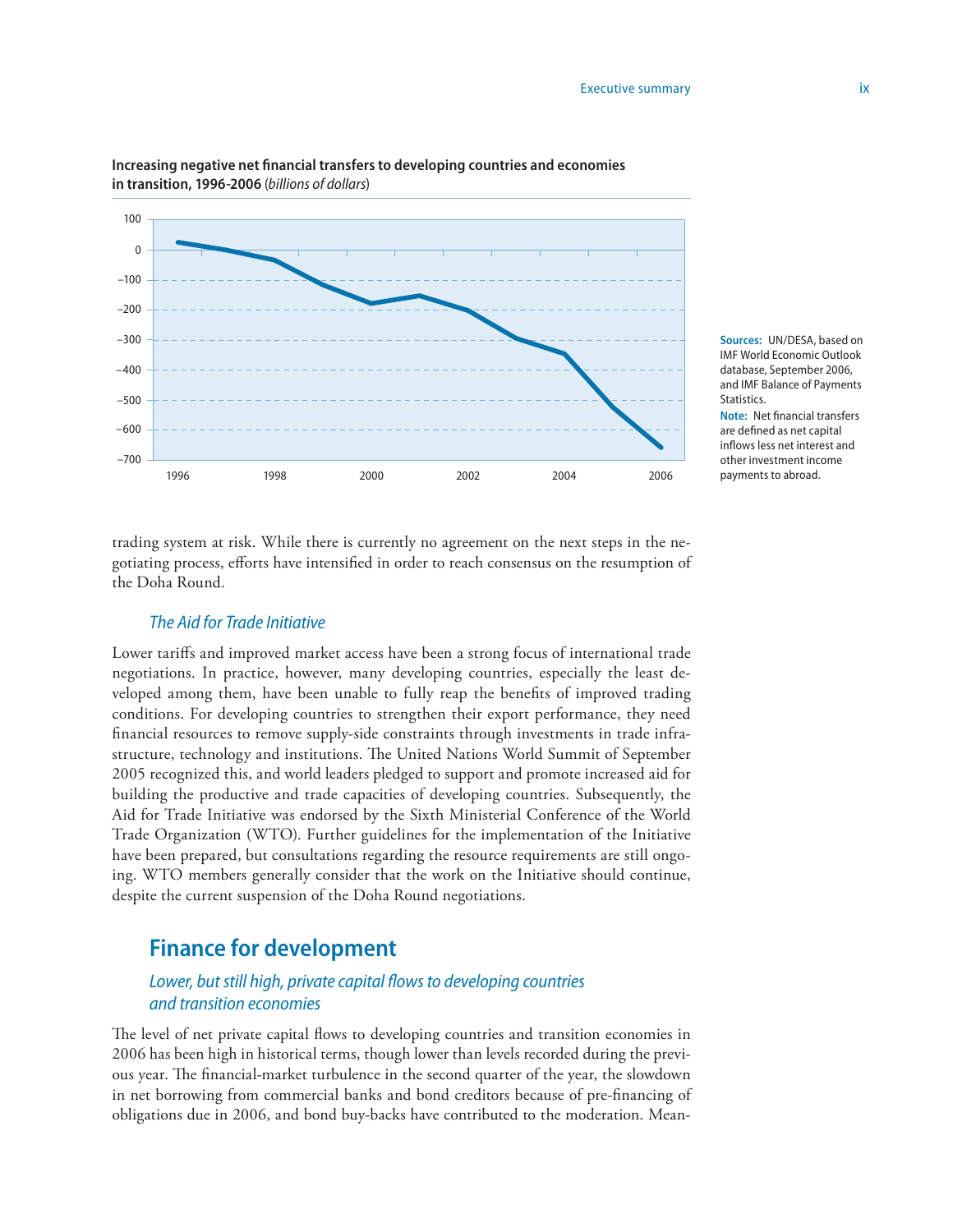while, the external financing costs for emerging market economies remain low. The spreads in the Emerging Markets Bond Index (EMBI) reached all-time lows in the first quarter of 2006, then increased during the turmoil in the global markets in May-June; since then, they have tended to fall again. The benchmark interest rates underlying the external financing costs for emerging market economies are also low, despite a continuous monetary tightening in the United States. In the outlook for 2007, the level of net private capital flows to developing countries will remain high, although the risk of a slowdown in the global economy or significant tightening in liquidity in major developed countries could lead to a sharper contraction in such flows and to higher risk premia for developing countries.

#### *Increasing foreign direct investment*

Developing and transition economies play an increasingly important role as a source of global foreign direct investment (FDI) flows. The rapid industrialization in economies like China and India has led to policy-induced efforts to focus overseas investments on securing access to primary resources, while oil-producing countries have seen their investment position strengthened through higher oil revenues and strong growth rates. In this context, a sizeable portion of developing-country FDI has gone to other developing countries, broadening the range of potential sources of capital, technology and management skills for the receiving countries.

#### *Yet, larger net transfers from poor to rich countries*

Developing economies as a group, together with the economies in transition, ratcheted up their net outward transfers of financial resources to developed countries. Net transfers refer to net capital inflows less net interest and other investment income payments. Net transfers to sub-Saharan Africa have also become negative, it having been the only region with positive net transfers in previous years. This trend of poor countries financing rich countries has continued for a decade, raising questions about its sustainability. The building-up of official reserves has been a key mechanism through which these financial net transfers have occurred. Developing countries now own well over \$3 trillion in foreign-exchange reserves, with China alone holding more than \$1 trillion. The strengthened reserve positions have provided greater protection in dealing with external shocks emanating from volatility in world markets. The mirror image of the accumulation of reserves in developing countries is the widening external deficit of the world's major reserve currency country, the United States. Thus, while their current reserve position may have made them less vulnerable to idiosyncratic shocks, it does not insulate developing countries from more systemic shocks, such as an abrupt adjustment of the external deficit in the United States and a large devaluation of the dollar.

#### *Increased, but still insufficient, official development assistance*

Official Development Assistance (ODA) from OECD countries to developing countries rose to a record high of \$106 billion in 2005. This total represents 0.33 per cent of the Development Assistance Committee (DAC) countries' combined gross national income (GNI), up from 0.26 per cent in 2004. The current projections are that total ODA by the DAC member States is expected to reach the target of \$130 billion (0.36 per cent of the combined GNI of the DAC countries) set forth for 2010, although a steep climb in the flows is still required as the deadline approaches. It is important to note, however, that the recent increases